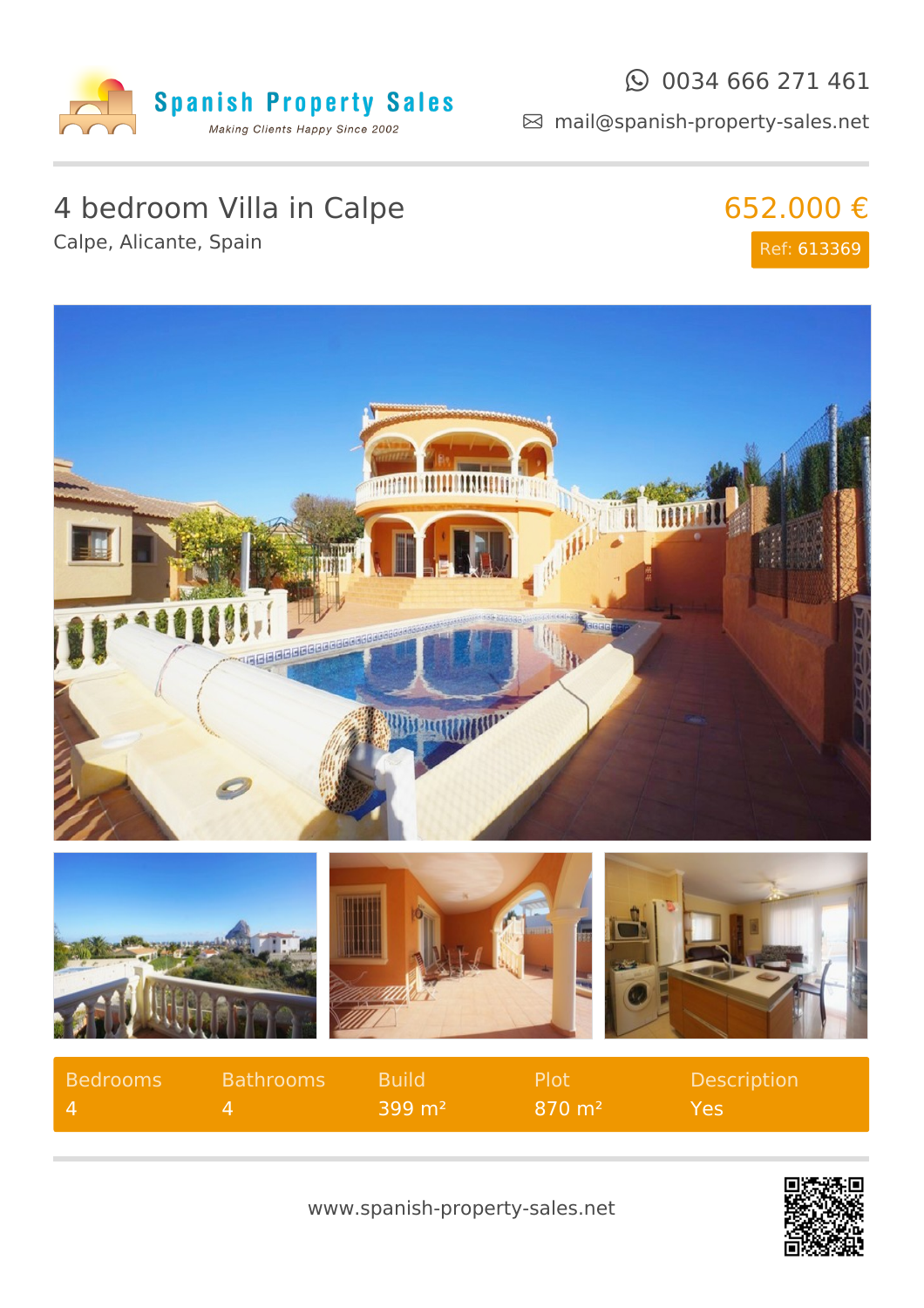

mail@spanish-property-sales.net

### 4 bedroom Villa in Calpe

Calpe, Alicante, Spain



#### Description

An impeccable blend of smooth lines and rounded corners mixed with fantastic finishes, this beautiful villa in Calpe affords gorgeous views of the Mediterranean Sea and the lovely city of Calpe in all its glory which only adds to its appeal. From the well placed arches visible from the exterior and supported by pillars to the generous use of glass openings to let in maximum natural light into the abode, nothing has been left to chance in this amazing choreography of architecture and décor that optimizes on beauty, comfort and style.

Distributed over 3 floors, the lower floor is accessed through a front porch area with the main door opening into what can pass for a separate apartment that consists of an open plan kitchen which also has provisions for doing laundry, a cozy lounge, as well as one bedroom with an en-suite bathroom. The upper floor consists of 3 bedrooms with 4 bathrooms en-suite and a toilet, a separate kitchen and a large living room that looks directly onto the terrace. From the terrace, you can enjoy a glimpse of the Penon de Ifach which juts out from the horizon even as you overlook the neighboring area from your perfect vantage point.

Outside, is a sizeable swimming pool amidst a lovely pool area. Here, you can bask under the sun to cool off after a swim or simply unwind after a long day at work. With ample garage space and installations within the property to see to you ultimate pleasure, it is no wonder that this is the ideal home for you and your loved ones.

Give us a call today for more details.